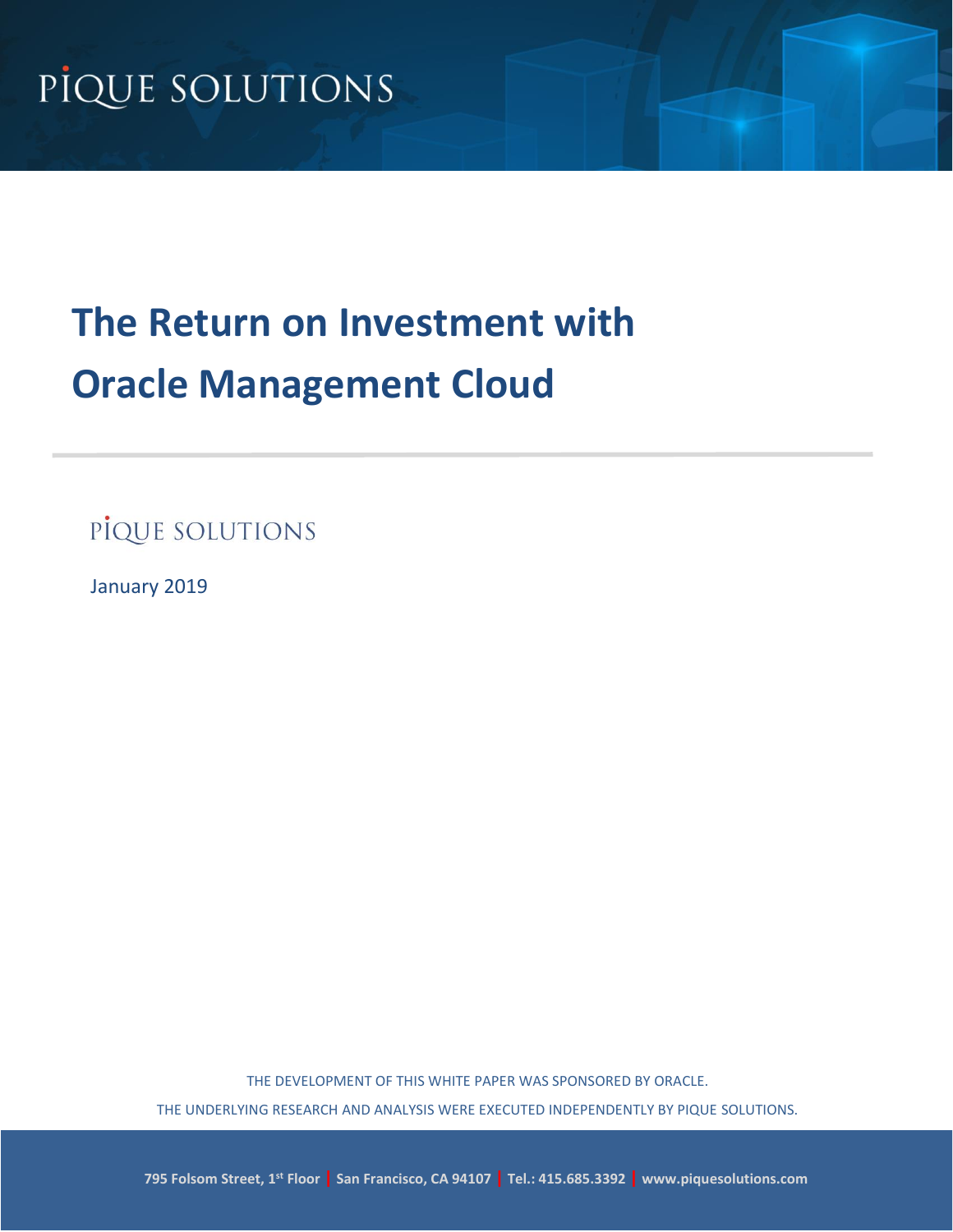## **Contents**

| Improved Performance Results and Better End-User Experience (Fewer Reported Issues)  16 |
|-----------------------------------------------------------------------------------------|
|                                                                                         |

Oracle Management Cloud Service is a registered trademark of Oracle and/or its affiliates.

Splunk is a registered trademark of Splunk.

Other names may be trademarks of their respective owners.

Pique Solutions is a competitive research and market analysis firm supporting Fortune-500 companies in the information technology sector. Pique is based in San Francisco, California.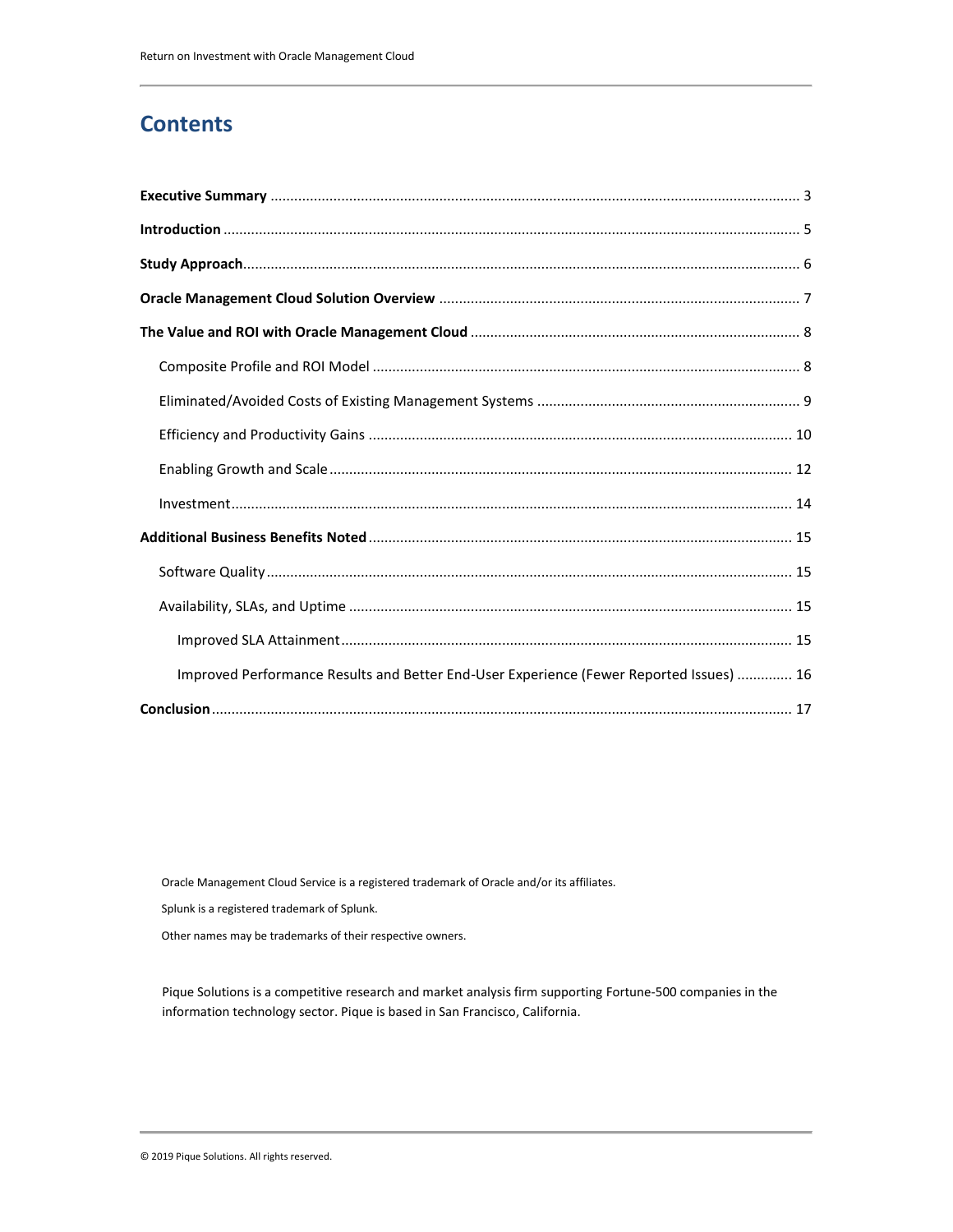### <span id="page-2-0"></span>**Executive Summary**

Oracle Management Cloud (OMC) presents a new approach to systems and security management and provides organizations with a more modern way to manage and secure fast-changing environments. Companies interviewed for this study were involved in a wide range of activities, including:

- $\bigoplus$  New application development using cloud technologies.
- $\oplus$  Application integration involving legacy systems and new application development.
- $\oplus$  Securing and managing systems of record such as on-premises enterprise resource planning (ERP) systems.
- $\oplus$  Migration of workloads to public cloud, private cloud, or other deployment choices.

Customers were particularly impressed with OMC's unified data platform, automation, and machine learning, which dramatically reduced manual effort and ongoing customizations of the management suite.

Pique Solutions surveyed and interviewed a number of OMC customers to determine how they were using the platform, the investment involved and, most importantly, the business value and cost-savings benefits they realized after using it over time. We then constructed a financial model based on data customers shared with us to provide a return-on-investment (ROI) profile.

 **Figure 1** presents a summary view of the three-year investment and combined cost savings and value resulting from OMC capabilities as experienced by customers.



#### **Figure 1. ROI Summary of OMC**

The key findings of the study were as follows:

- three years—with a positive net value stream of 290% for the initial year of investment, assisted  $\oplus$  Based on a composite customer scenario, OMC customers realized a nearly  $4 \times$  ROI-390% over by the subscription pricing model and no upfront costs.
- $\oplus$  OMC customers realized a tangible benefit in retiring existing management systems and/or avoiding the cost of other "point" management solutions, each of which had its own substantial carrying costs. This benefit alone more than covered the cost of an OMC deployment for many companies we talked to.
- $\oplus$  The integrated nature of application performance monitoring, dynamic topology and entity relationship mapping, and log analytics both reduced the setup and administration investment and dramatically reduced the cost of issue tracking, management, and resolution.
- $\oplus$  Customers cited OMC's machine-learning capability as a standout feature that changes the way IT approaches management. With OMC, customers told us that the solution can dramatically reduce the number of false alerts by automatically identifying the baselines for normal behavior and determining alert thresholds via data analytics. Furthermore, this learning happened very quickly, within the first one to two reporting cycles after implementing OMC.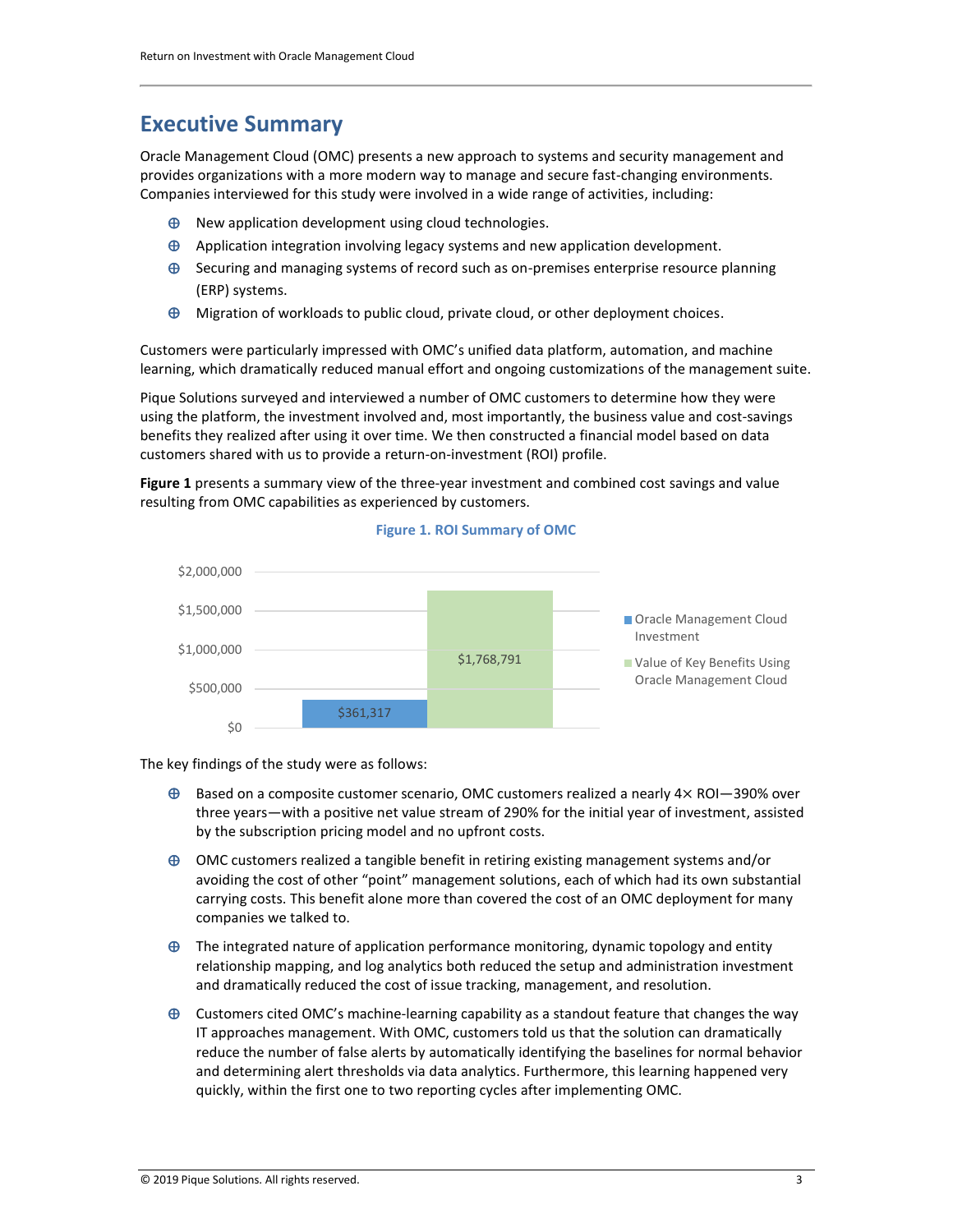- $\oplus$  OMC customers found troubleshooting and issue resolution as one of the key operational benefits, with a range of up to an order of magnitude  $(10\times)$ savings in the time required to diagnose and resolve IT issues. The primary driver is a single source of truth with all IT parties (e.g., systems and database administrators, application owners) having access to the same comprehensive set of data and analytic conclusions—such as identifying the root cause of performance issues and being able to drill down from application data to detailed log data in context.
- issues that would have made their way to  $\bigoplus$  We also found OMC being leveraged by developer teams, identifying long-standing issues with legacy code base(s) and using performance data in real time to help them write higher-quality code. Study participants shared that this proactive approach had a dual impact of shortening dev-test cycles and identifying and resolving performance-related production release were it not for OMC.
- $\bigoplus$  Finally, customers credit OMC for sustaining and improving their availability service-level agreements (SLAs). They also report that its customer- and executive-facing dashboards assist in effective communication of SLAs and KPI information in a self-service manner.

 times faster on an hourly monitored. The more you is able to see of the able to leverage machine learning to understand the "Troubleshooting is 10 basis for the more things that you have being deploy, the bigger the multiplier. The more OMC environment, the more it's relationship between events in the environment for troubleshooting."

> **Enterprise Architect**  Global Systems Integrator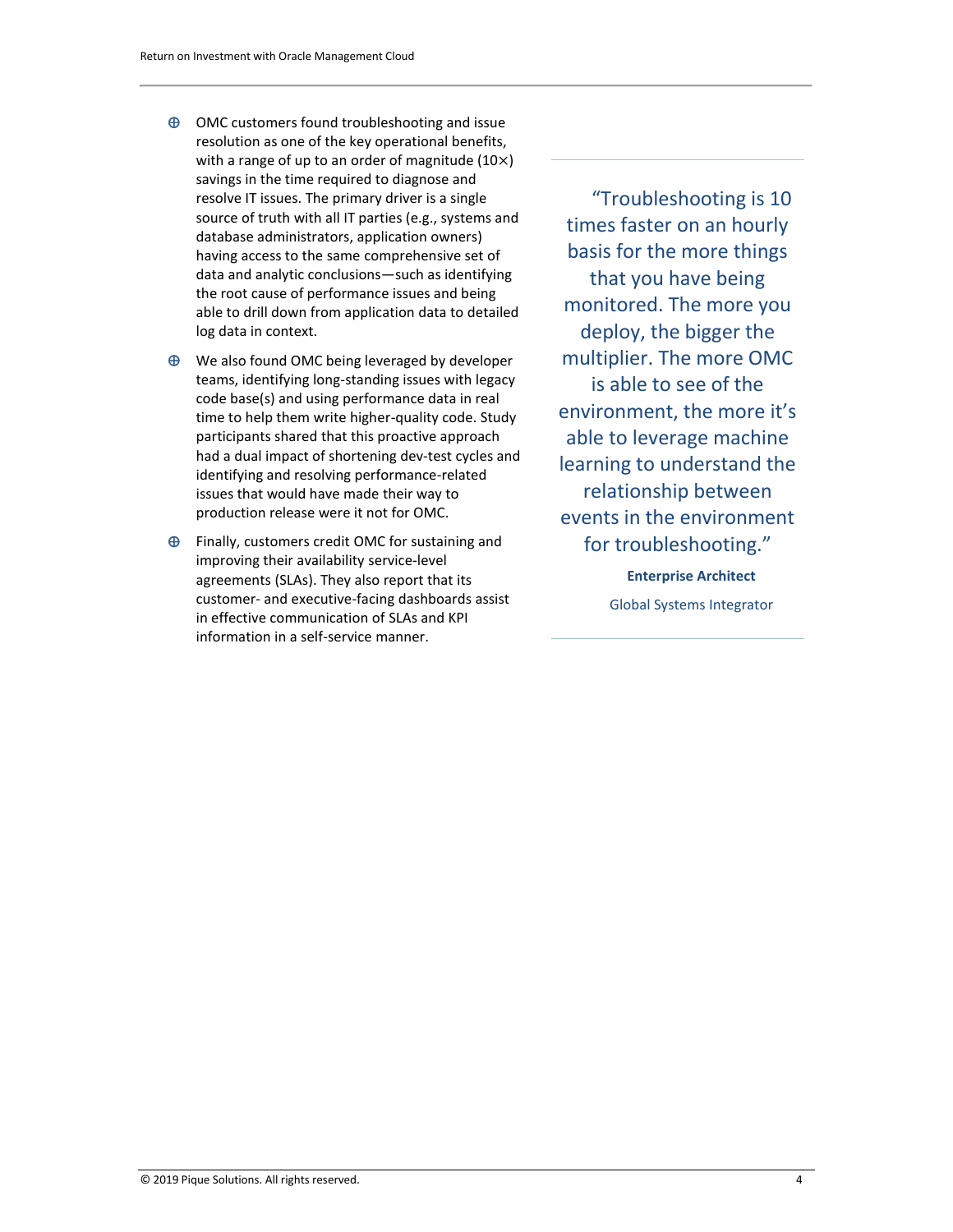### <span id="page-4-0"></span>**Introduction**

Customers we talked to described Oracle Management Cloud as a game changer in terms of IT systems and security management. Rather than create a cloud-enabled replica of traditional management approaches, Oracle took a fresh approach by unifying operational and security telemetry on a single platform. With the addition of purpose-built machine learning and automation, OMC customers cited significant improvements in performance and security, regardless of whether they are managing and securing the "Oracle Stack" or heterogenous IT environments.

 companies can expect in terms of an ROI while also providing qualitative and anecdotal examples of OMC This paper documents the value streams realized by customers and users of OMC, summarizing what in use by companies around the world.

The study found three key areas of cost-savings benefits, as follows:

- $\oplus$  Legacy management tool retirement/avoidance.
- $\bigoplus$  Efficiency and productivity gains.
- $\oplus$  Infrastructure optimization and growth enablement.

Relative to the benefits, our study also found the investment in OMC to be very straightforward and modest in terms of a monthly subscription to Oracle services based on the scope of management, with minimal implementation cost and no costs associated with the ongoing management of the platform itself.

Customers also reported a number of other benefits that have been captured in this study. These include improving SLAs and the transparency of SLA reporting as well as improving the quality of applications delivered.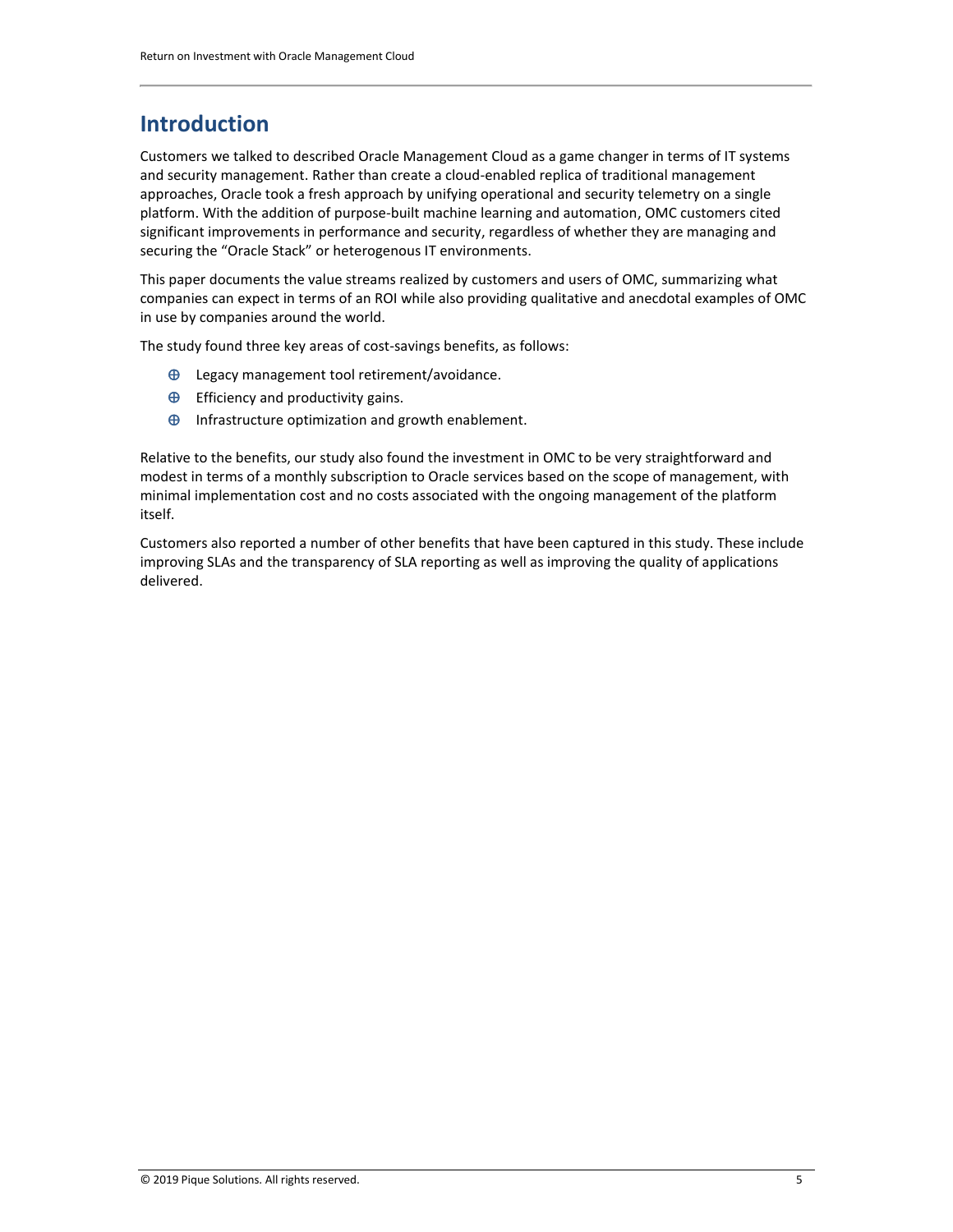## <span id="page-5-0"></span>**Study Approach**

The primary research phase consisted of an in-depth data collection and interview process. Pique identified and qualified 11 customers and partners involved in implementations inside medium and large organizations. These experts provided detailed primary research and data focused on the investment and value after implementing and using Oracle Management Cloud.

The research process and methods were as follows:

- $\oplus$  Reviewed publicly available information and secondary research on cloud application development trends, drivers of adoption, use cases, and key value drivers.
- $\oplus$  Identified and qualified 11 customer interviewees who participated in multiphase, in-depth interviews and data gathering on each of the investment and benefit areas.
- $\bigoplus$  Synthesized data and research findings.
- $\bigoplus$  Developed a value model and analysis summarizing study results.

**Table 1** lists the companies analyzed and interviewed in the data-gathering phase of the research project.

## **Table 1. Companies and Participant Roles Included in Primary Research**

| Company                                                       | Region               | <b>Title</b>                      |
|---------------------------------------------------------------|----------------------|-----------------------------------|
| <b>Financial Services Firm</b>                                | <b>North America</b> | Director of IT                    |
| <b>Investment Management Firm</b>                             | <b>North America</b> | <b>Application Owner</b>          |
| <b>Global Risk, Retirement, and</b><br><b>Health Services</b> | Global               | Executive Director,<br>Technology |
| <b>Systems Integrator</b>                                     | <b>North America</b> | VP, Practice Lead                 |
| <b>IT Services Firm</b>                                       | Asia Pacific         | <b>Technology Lead</b>            |
| <b>Telecommunications Provider</b>                            | Asia Pacific         | <b>Deployment Architect</b>       |
| <b>IT Consultancy</b>                                         | <b>North America</b> | <b>Principal Consultant</b>       |
| <b>Systems Integrator</b>                                     | Europe               | <b>Practice Lead</b>              |
| <b>Investment Management Firm</b>                             | Asia Pacific         | <b>IT Operations Lead</b>         |
| <b>Logistics Firm</b>                                         | Asia Pacific         | <b>IT Director</b>                |
| <b>Systems Integrator</b>                                     | Global               | <b>Enterprise Architect</b>       |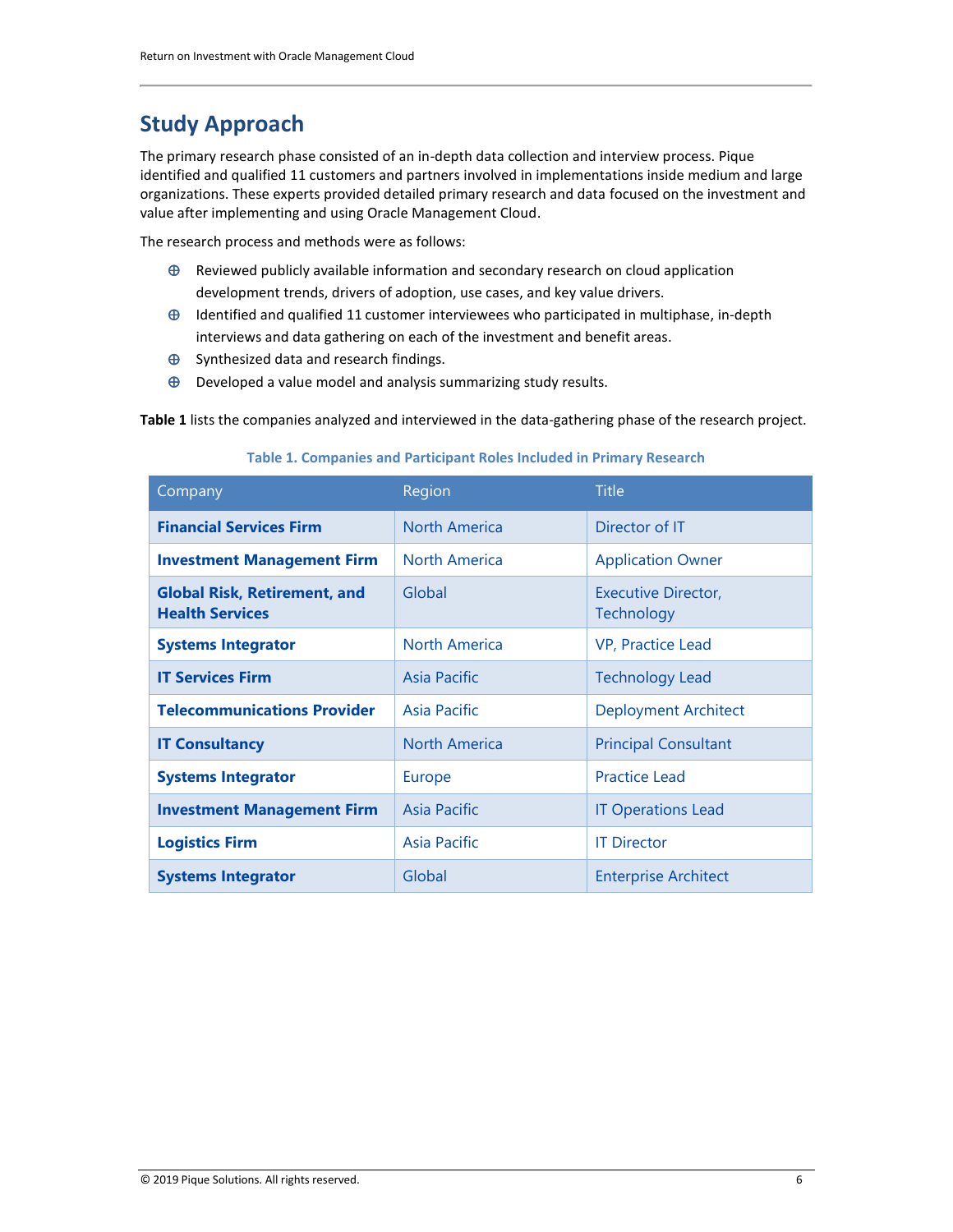### <span id="page-6-0"></span>**Oracle Management Cloud Solution Overview**

 Oracle Management Cloud is a cloud-based management platform that provides a variety of IT management, monitoring, and security capabilities for managing both Oracle and non-Oracle applications, systems, and infrastructure.

In this section we present a summary and brief description of the service line items in the scope of the OMC suite:

- **Application Performance Monitoring:** Provides real-user experience monitoring, synthetic monitoring, and application performance monitoring to help development and operations teams identify and resolve application issues in on-premises and cloud environments.
- **Infrastructure Monitoring:** Monitors the status and health of the broader IT infrastructure that supports a company's applications. Working in unison, infrastructure monitoring and application performance monitoring enable administrators to proactively monitor across tiers, troubleshoot, and resolve issues faster to prevent impacting end users.
- **Log Analytics:** Monitors, aggregates, indexes, and analyzes all log data from customer applications and infrastructure, allowing administrators and users to search, explore, and correlate this data to troubleshoot issues, derive operational insight, and make decisions.
- **Orchestration:** Provides automation to execute remediation of issues by calling REST, scripts, or third-party automation frameworks. The automation can apply to both on-premises and cloud infrastructure.
- **IT Analytics:** Provides insight into the performance, availability, and capacity of applications and infrastructure investments, enabling line-of-business and IT executives, analysts, and administrators to make decisions about their IT estate.
- **Configuration and Compliance:** Enables the IT and business compliance function to assess, score, and remediate violations using industry-standard benchmarks in addition to customer-specific rules. It can assess both on-premises and cloud infrastructure.
- **Security Monitoring and Analytics:** Enables detection, investigation, and remediation of a range of security threats across on-premises and cloud IT assets. It also provides integrated SIEM and UEBA capabilities built on machine learning, user session awareness, and up-to-date threat intelligence context.

The key architectural consideration of these components is that they all share the same data model, and the data gathered by each is stored in the same unified platform that leverages appropriate subsets of the data to uniquely support various functions.

Each of these functional components has a distinct set of value streams. For example, our study found that most small and medium companies start with application performance monitoring and log analytics and then look to layer in other elements to augment and add value over time. The core value of integrated application performance monitoring and log analytics is a key foundational pillar of our value analysis.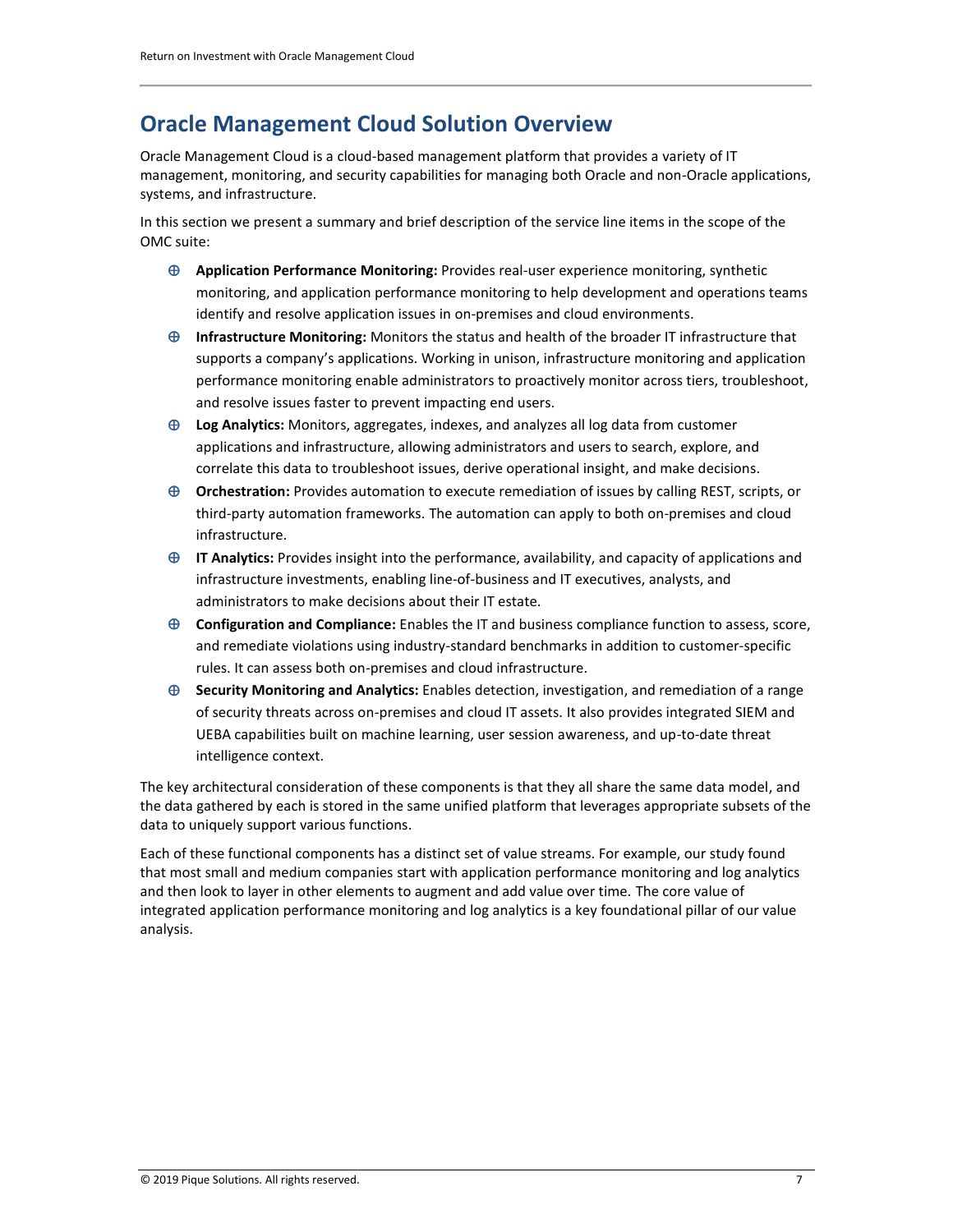### <span id="page-7-0"></span>**The Value and ROI with Oracle Management Cloud**

Now with the context of the Oracle Management Cloud service portfolio, we synthesize our primary and secondary research to discuss the value drivers of OMC and compare the results of that financial analysis to the investment made to determine the ROI.

#### <span id="page-7-1"></span>**Composite Profile and ROI Model**

Our research consisted of a significant number of OMC customers and implementation partners who provided insights and data for dozens of OMC deployments, ranging from a modest-sized scope of just a few applications and servers to those managing hundreds of servers with application user bases measured in thousands. For our financial analysis, we used a median deployment scenario based on the following customer parameters:

- **Deployment Scope:** Application performance management and log analytics.
- **Number of Applications Managed:** 4 (mix of internal enterprise apps and apps accessible to external customers).
- **Scope of Coverage:** 24/7.
- **Number of Entities Managed:** 350.
- **Environment Growth:** 10% per annum.
- **Daily Log Volume Ingested:** 30 GB.
- **Number of Management Staff Using OMC:** 9 (4 admins and 5 IT/business analysts).
- **Number of Developers:** 45.

Based on this data, we constructed a model to calculate the investment and associated benefits realized upon the deployment of OMC using mean values provided by interview participants. The summary threeyear analysis is presented in **Figure 2**, demonstrating the ROI with OMC is 390% including a breakeven in the first few months after implementation. The primary reason for the substantial ROI is a combination of both an affordable pay-as-you-go, subscription-based solution offering and capabilities that drive numerous line items of tangible cost savings. The value increases each year with growth in the environment and the ability to scale without adding staffing combined with optimizing compute and other infrastructure resources.



#### **Figure 2. Three-Year ROI Summary of OMC**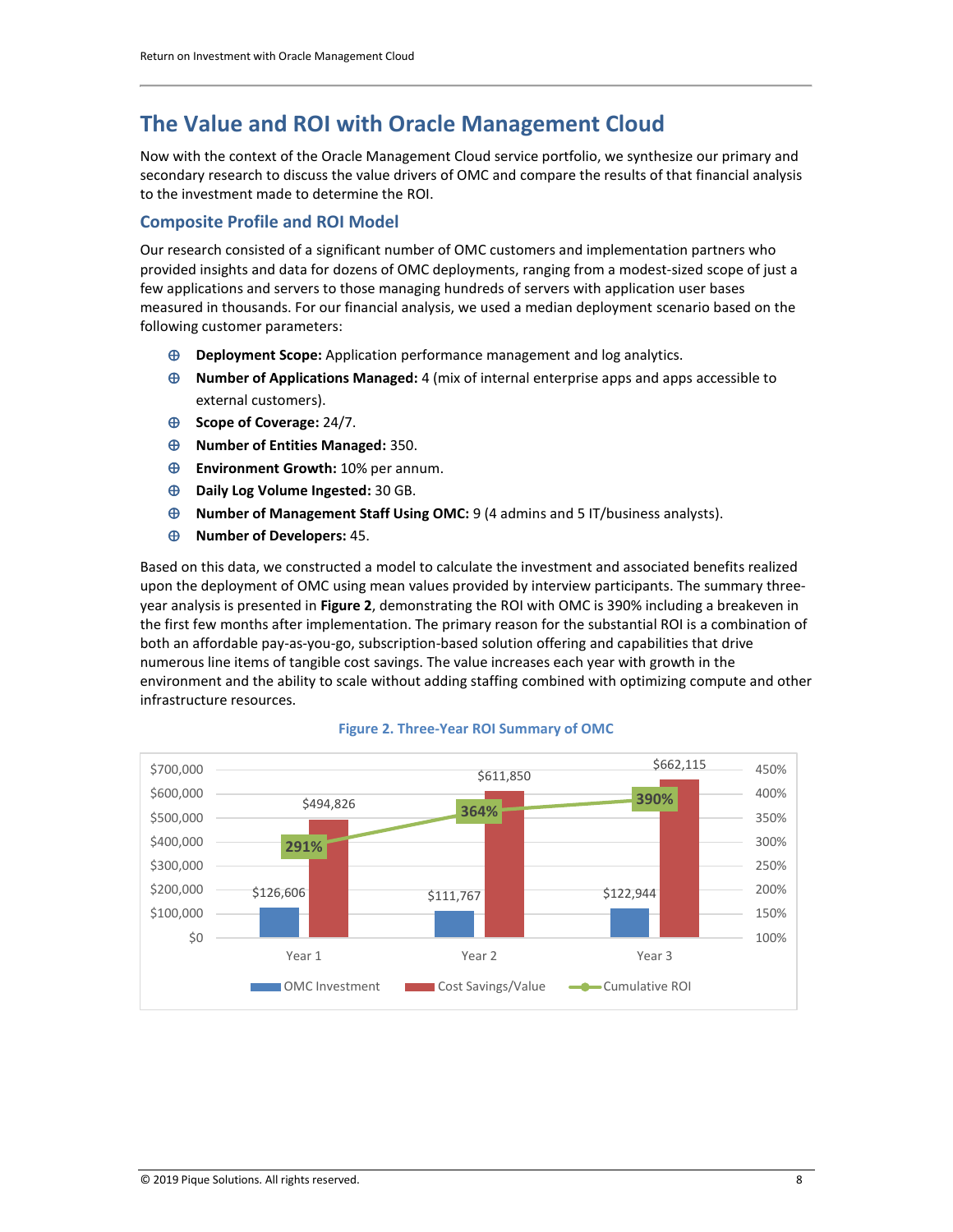### <span id="page-8-0"></span> **Eliminated/Avoided Costs of Existing Management Systems**

Most customers implementing OMC had an existing and, in many cases, several management capabilities in their IT environment that they were able to retire after successfully implementing OMC. In other cases, customers were evaluating other vendor solutions and were able to avoid the cost of those solutions. In either case, OMC was deemed by our study participants as a superior solution that provided greater coverage for a wide variety of on-premises and cloud applications and systems. OMC also supported the management of both Oracle and non-Oracle systems.

The tangible savings typically manifested in the elimination of support or service fees for the legacy management application or the net difference in what it would have cost to extend the legacy licensing or purchase a net new alternative.

 applications. This savings was a combination of vendor support and maintenance fees and the cost of An Asian financial services company who participated in our study reported that they saved \$300K annually by replacing their existing management solution to manage 22 internal and external-facing staffing resources to manage and administer the management system on-premises. The operations lead shared, "With OMC, Oracle does all the 'management' so there is much less involvement by the customer." He went on to say that another key benefit of OMC is that it extends management beyond just Oracle applications and systems. He pointed out OMC's capability to manage heterogeneous apps and systems in a single dashboard, even Microsoft apps and MongoDB.

A global systems integrator also touted OMC as providing a unified set of services that removed the expense and need for other solutions that only address portions of the management spectrum. The

"We had considered Splunk but chose OMC reduced dramatically."

enterprise architect reported, "We felt that OMC was the only solution able to provide a consolidated view of all of our systems as well as log analytics, performance monitoring, and other features. OMC replaced ELK and Nagios for our cloud based deployments. The amount of effort and cost were

because of the lower<br>management firm, evaluated Splunk as a potential solution investment in cost and<br>before ultimately choosing OMC. As explained by the IT<br>operations lead "We had considered Splunk but chose G operations lead, "We had considered Splunk but chose OMC because of the lower investment in cost and time." He also **IT Operations Lead** noted that another factor involved in the decision was the Asian Investment Management fact that Splunk would require an additional third-party tool Firm **Firm for application performance monitoring because this service** element is not provided by Splunk.

> **Figure 3** illustrates the common scenario shared by our study participants citing the avoidance of cost relative to another

 time reduction), maintenance/support fee elimination (\$30K per year), and a staff savings (\$79K per year) key expenditure. This cost savings includes several components, including a license avoidance (\$100K oneassociated with the management and administration of the management platform itself.

The staff savings is a conservative figure representing only a single full-time employee in an international operation. One study participant, a European system integration provider, shared that to provide aroundthe-clock monitoring and "management of the management system," they would need to hire three resources in three shifts to provide that level of coverage.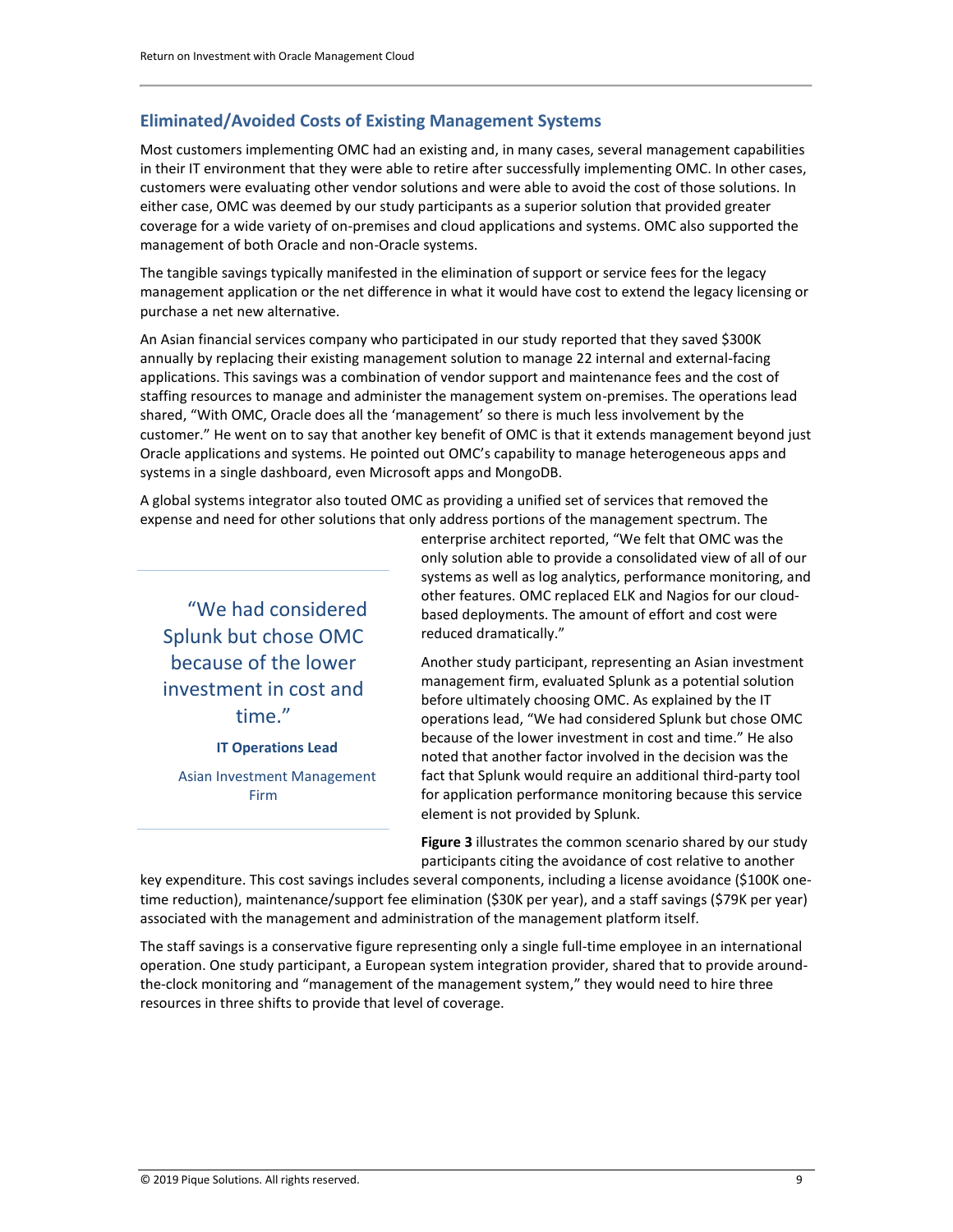



#### <span id="page-9-0"></span>**Efficiency and Productivity Gains**

Another common and consistent benefit of OMC cited unanimously by all the customers we spoke with was the level of efficiency gains in key and previously time-consuming activities associated with traditional IT management—namely, issue troubleshooting and resolution, resource utilization monitoring and capacity planning, and increasingly leveraging effective monitoring data in the application development and testing life cycle.

Licensing Savings From Existing System

 application environments. A director of IT for an Asian logistics company shared his experience with the **Troubleshooting and Resolving Issues:** Perhaps the most common benefit for customers we spoke with was the dramatic reduction in the time to identify, pinpoint, and resolve issues, particularly in multitier powerful combination of performance monitoring and log analytics. Using application performance monitoring, they are gathering information on their ERP users' experience, performance of the middle tier as well as database connections, and SQL performance all viewed on a single screen.

 particular point in time, and then with log analytics we are able to see a wholesome view of what was Log analytics gives them the view of where there are any errors happening with app servers and database servers. The director of IT explained, "That's where the value comes from. We are able to drill down to a happening at that point in time with respect to a particular dimension. With log analytics, we can very easily look at different types of errors and automatically cluster them together. Instead of somebody having to go through each log file manually, now we have this tool that can summarize the data and then present it in a graphical way. So, it becomes easier to understand that whole problem in totality."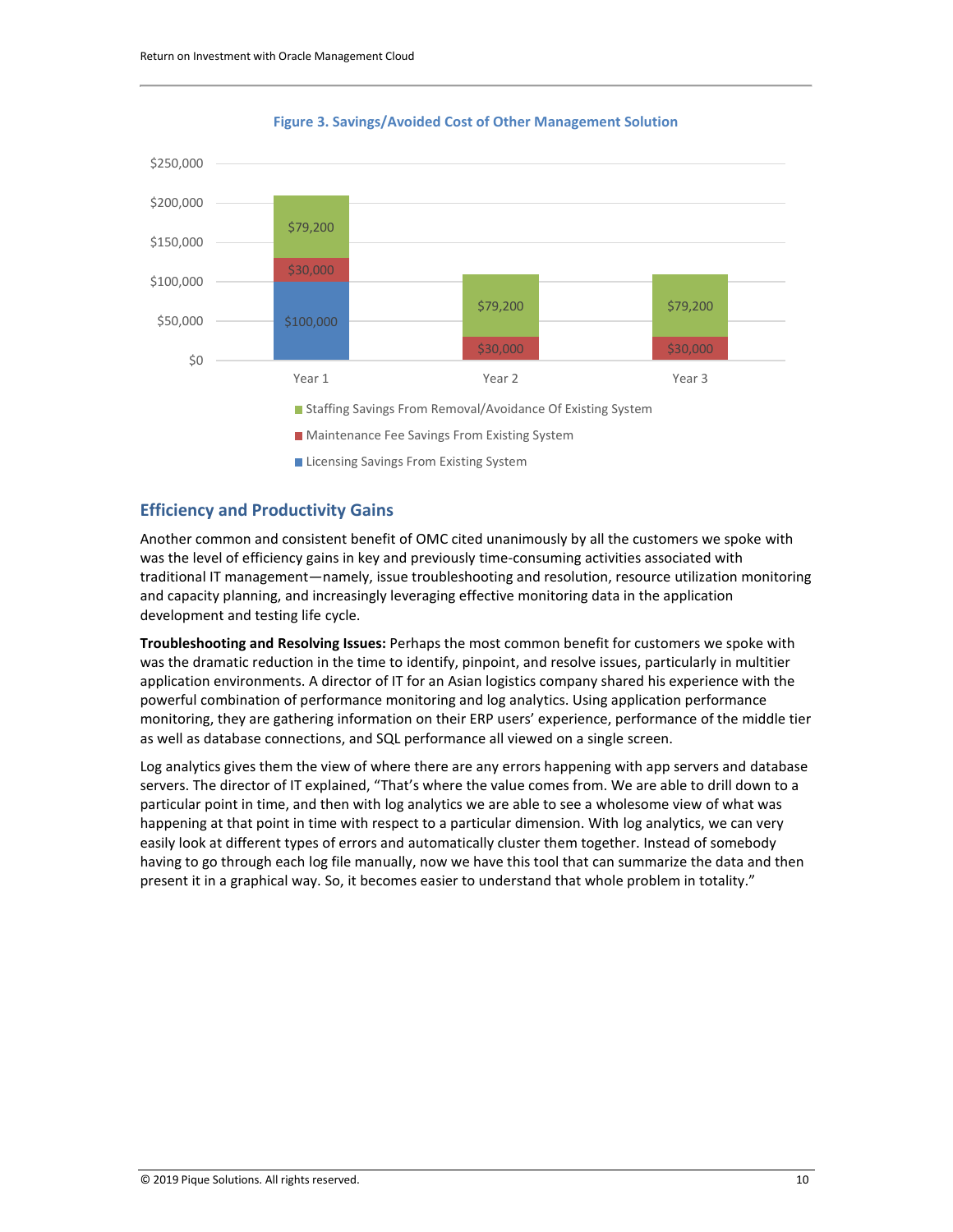He went on to say, "Earlier, this was opaque to us since there were loads and loads of error logs or application logs. One had to scan through logs for hours or days to figure out the problem. With OMC it's become really easy—instead of days now we are able to figure it out logs for hours or days to figure<br>within minutes or an hour or two at the most and resolve it. The Root Cause and MTTR, that's where the largest benefit has been. Now we resolve issues much it's become really easy-

In terms of quantifying the cost impact related to this able to figure it out within capability, the director of IT deemed that he would need to add 1.5 full-time equivalent resources to minutes or an hour or two at need t conduct the troubleshooting activities.

A global systems integrator also cited the OMC **Director of IT Director of IT** troubleshooting and resolution capabilities and, in Asian Logistics Firm particular, the machine-learning capabilities associated with multiple data sources. The enterprise architect explained, "OMC is a tool that, out of the box, takes

"One had to scan through out the problem. With OMC faster as compared to what we were doing before." instead of days now we are minutes or an hour or two at the most and resolve it."

data from so many different data points and automatically learns. And lets you sift through it so much faster than you could before and find problems you have never found before. Troubleshooting is 10 times faster on an hourly basis for the things that you have being monitored. The more you deploy, the bigger the multiplier."

 say, this was a huge pain point for them, and when these issues occurred a total of four resources were Another research participant was a deployment architect who deployed OMC for an Asian broadband company. They again cited the reduction in root cause analysis as the key benefit realized by OMC. Prior to deploying OMC, it took as long as 24 hours to identify, pinpoint, and resolve system issues. Suffice to deeply involved in each issue through to resolution. Now, with OMC they shared that the root cause analysis time has been reduced to 1 hour, down from 24. He specifically cited the clustering feature in OMC as helping to drive the rapid resolution process.

**Reduction in the Number of False Positives:** OMC customers shared another key benefit of OMC in terms of the accuracy in the identification and alerting of issues, reducing the number of false positives reported, and hence eliminating the time-intensive cycles of tracking an issue only to find out that it was never an issue in the first place.

**Reduction in Development Time via Access to Application Performance Data:** By using OMC to monitor and track performance data in the development and testing process, many companies are realizing value in accelerating the application development cycle. The bottom line is less effort and time expended by developers for each release.

A European technology services provider achieved 4× acceleration in the time to test and migrate applications developed for business transformation by using application performance monitoring and log analytics to verify the stability of servers, performance of databases, and smooth running of proof of concepts and cloud projects. They also eliminated finger pointing due to multiple information silos across application and infrastructure data by entrusting monitoring and troubleshooting to OMC's enterprisescale application of machine-learning techniques and cloud computing power. In addition, they were able to solidify adherence to SLAs by ensuring 99.99% availability of Oracle systems and 30-minute maximum resolution time, all due to the ability of OMC to anticipate and rectify decreases in performance, that enabled partners to test applications and proof of concepts at full throttle with simulated workloads in stress test mode at maximum performance. Prior to OMC, resolution time ranged from 3 to 6 hours, and after implementation it ranged from a matter of minutes to a maximum of 30 minutes.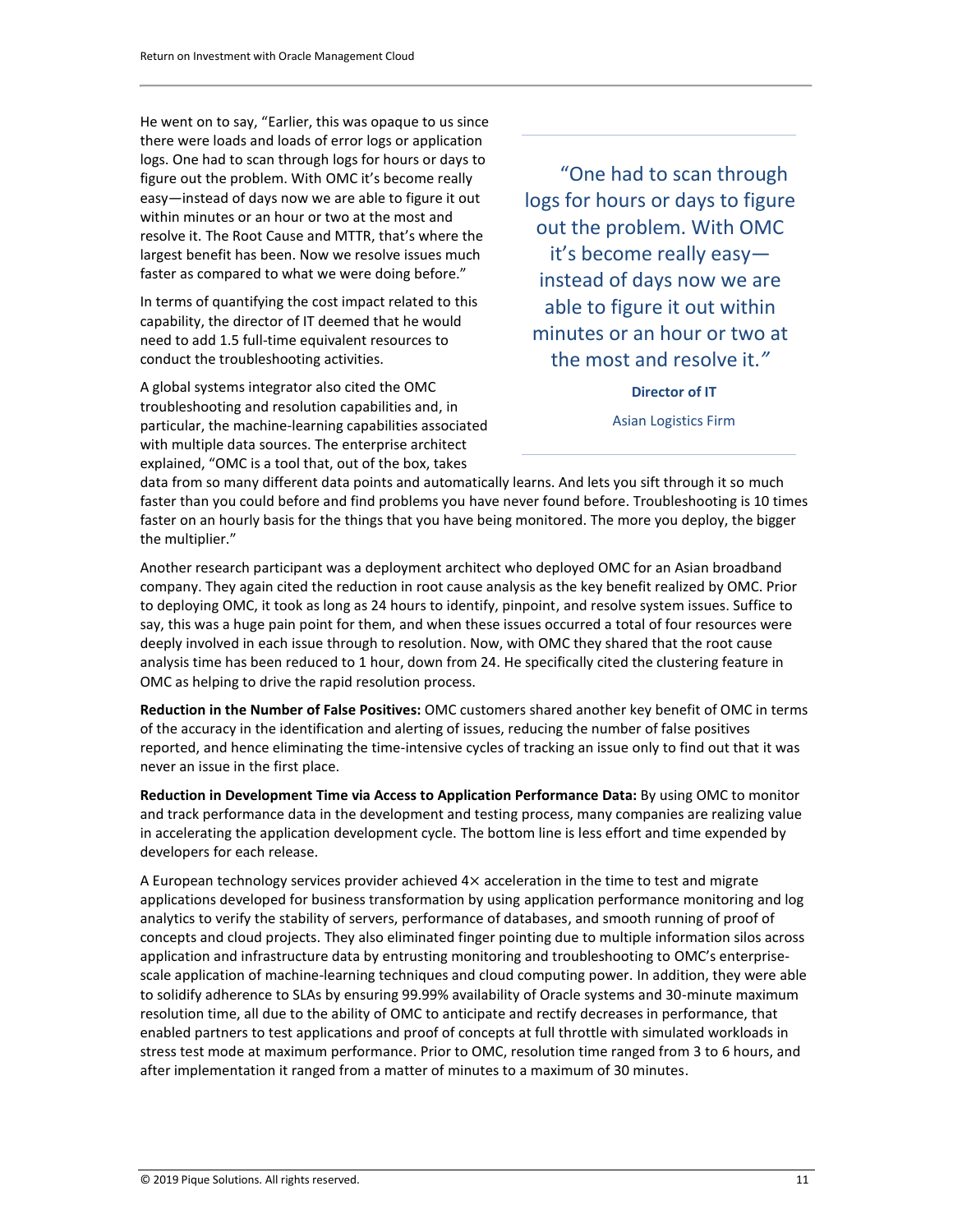Another investment fund platform provider found the positive impact of OMC on their development cycle. As they launched new business initiatives while managing **"Oracle Management**" the heightened complexity of working across more global jurisdictions, they began to see the development cycles for their applications taking longer each month. As a competitive advantage as our result of implementing OMC and effectively using the data on application performance, they were able to reduce development times by 25% by empowering developers to monitor application performance and over the new releases to scalability in real time throughout the DevOps cycle and scalability in real time throughout the DevOps cycle and<br>prior to going into production. According to the IT operations lead, "Oracle Management Cloud has given us **IT Operations Lead**  a competitive advantage as our developers have greater speed, efficiency, and control over the new releases to Asian Investment Management Firm customers."

Cloud has given us a developers have greater speed, efficiency, and control

 **Figure 4** presents the savings associated with the OMC capabilities and its impact on critical IT management and

development activities. The troubleshooting and resource/capacity planning savings elements are based on an administration team of five, including a manager and four administrators/application owners, and represent the additional cost that would be incurred without the OMC capability. The first-year savings for these two items, \$119K and \$28K, respectively, was factored down based on the implementation and operational change time for the benefits to be fully realized. In year two, the savings for troubleshooting and issue resolution increases to \$158K and \$57K for capacity planning activities and then grows in year three based on the 10% growth in the customer environment.



#### **Figure 4. Efficiency and Productivity Savings**

For developer productivity, the savings are based on a team of 45 developers in the organization saving on average 10% of their time in the testing phase of the development life cycle, obviously excluding activities such as planning and physically writing code. The savings equates to \$79K in the first year due to benefits being realized in the second half of the year and then increase to \$157K in year two and growing to \$173K in year three along with growth in the environment.

### <span id="page-11-0"></span> **Enabling Growth and Scale**

Another key tangible benefit of effective IT management and tooling is the ability to support growth in the underlying environment without adding administrative resources to support the growth or scale. Customers interviewed articulated this benefit provided by OMC and the tangible cost savings associated with it over time.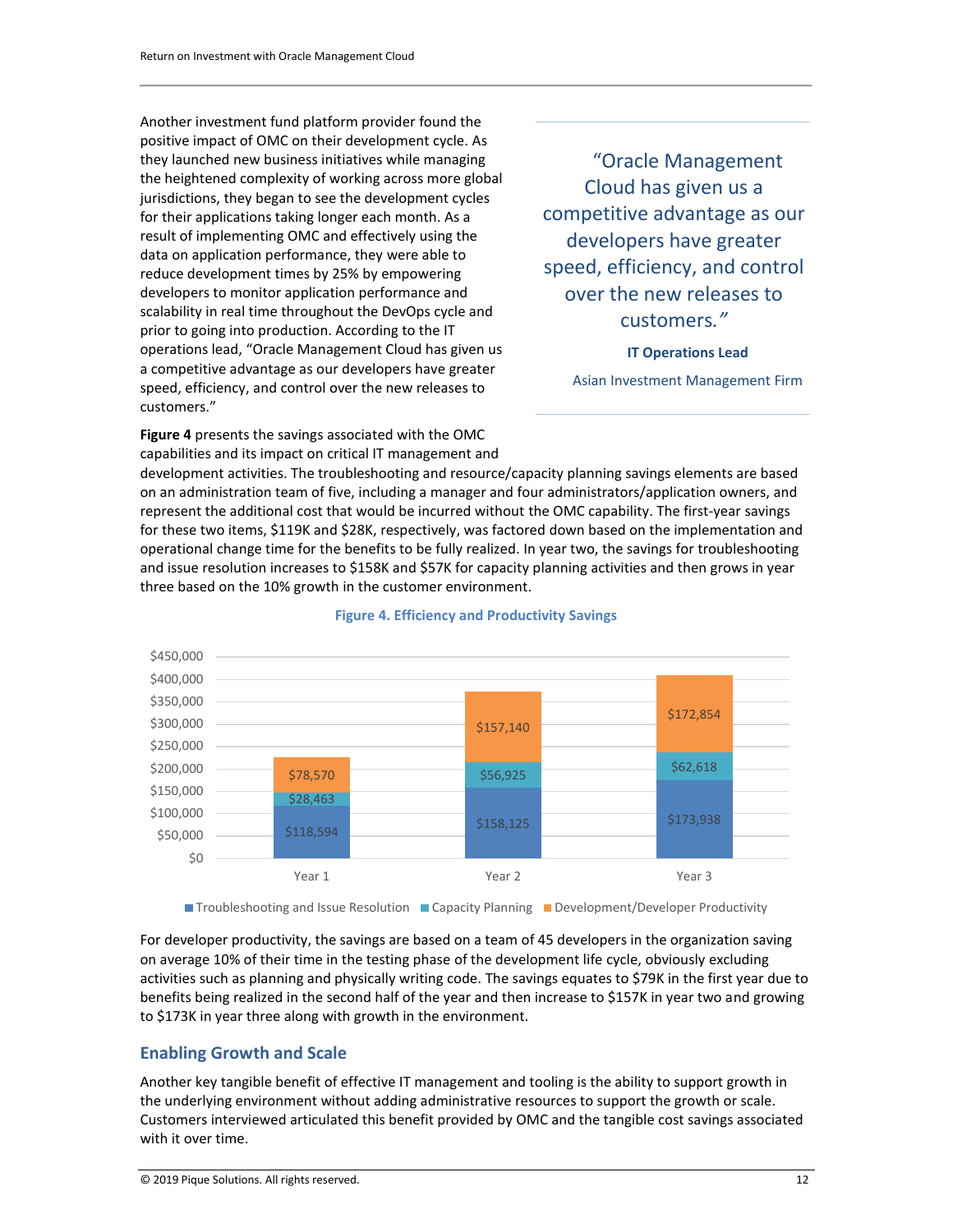capabilities that OMC provides and the ability to track historical trending on utilization and system metrics Another important aspect of the savings stems from the resource utilization and capacity planning to right size and reallocate underutilized resources. OMC provides IT managers with granular data on average and peak loads on systems and servers, so they are able to allocate processing power where it is needed and eliminate the need to guestimate server sizing.

**Figure 5** captures these savings elements as realized by customers we interviewed and surveyed. The capacity utilization is based on a 20% savings in resource and server expenditure and the optimization afforded by OMC. In the first year, this equates to \$60K and grows each subsequent year with a 10% environment growth factor. The second savings element is related to the ability for customer IT administrators and operations teams to "take on" additional growth in infrastructure and application portfolio without the need to add incremental staffing as the business grows. This benefit starts in the second year in the amount of \$64K and grows to \$71K in year three.



#### **Figure 5. Scale and Growth Enablement Savings**

Compute Capacity Utilization Ability To Enable And Sustain Growth Without Additional Resources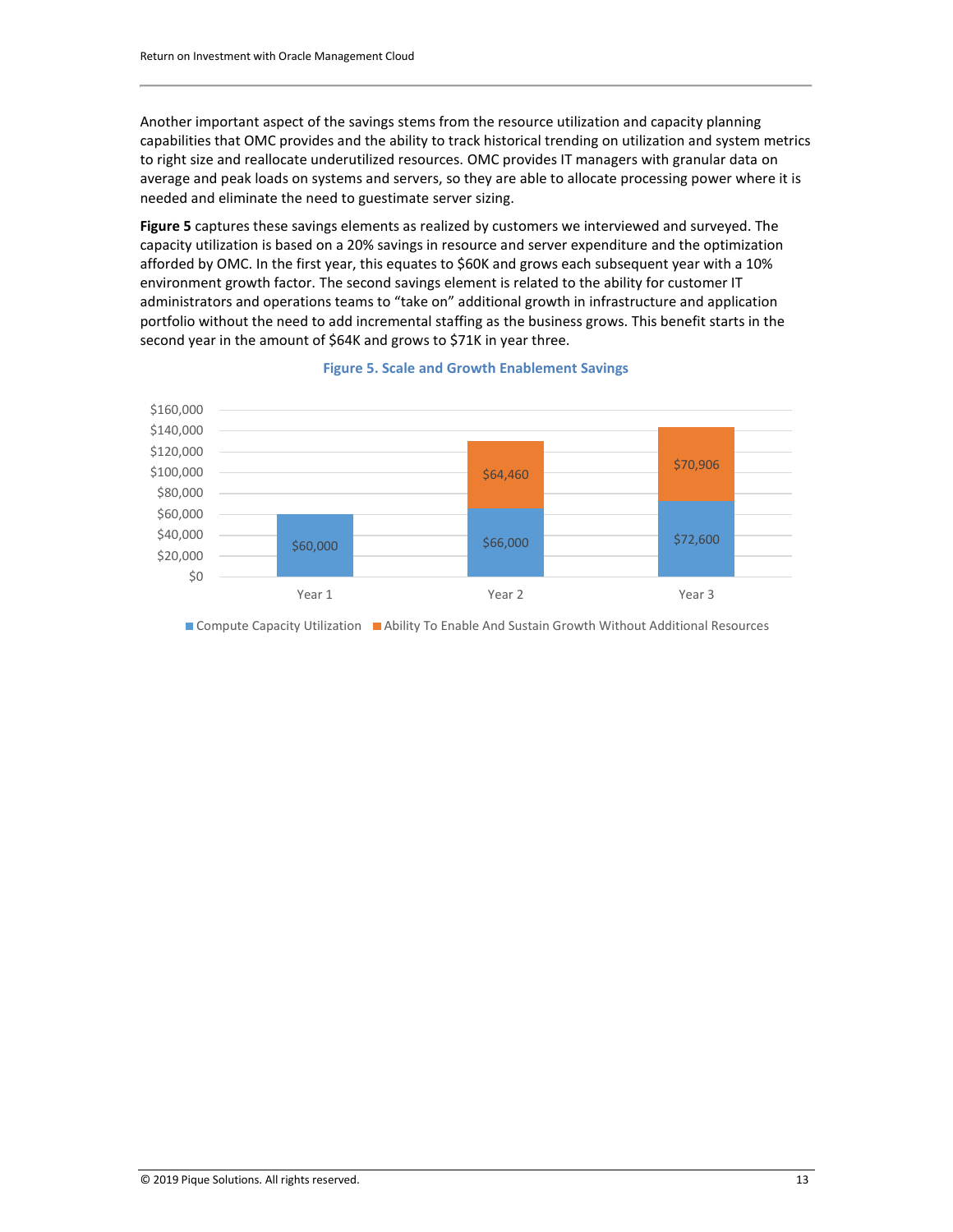#### <span id="page-13-0"></span>**Investment**

Using the composite case customer profile data, the investment in the OMC subscription is based on the number of entities managed for performance monitoring and the volume ingested for log analytics. OMC

customers shared that there was a modest amount of investment for the initial implementation of OMC, often leveraging an Oracle partner to expedite this process and provide the necessary planning elements for a successful deployment.

A European systems integrator has implemented OMC for managing their own private cloud and also helps its clients implement OMC to manage applications in their own infrastructure. The technology director described how easy and cost effective it was to subscribe to OMC services, saying, "Right now, we are subscribing to the application performance and log analytics services and paying less than \$2,000 a month to manage our infrastructure and the applications we are developing. The cloud service makes the implementation process so easy to set up, install agents where we need them, and we are up and running in a few days. The value we get from it is far in excess of our investment."

**Figure 6** shows the investment profile for OMC over three years based on subscriptions to Oracle Management Cloud: Enterprise Edition and Log Analytics Edition providing 24/7 monitoring and log analytics. The first-year cost is slightly higher due to the \$25K invested in the planning and implementation of the management capability. This investment includes the scoping of the customer IT landscape and deploying the agents to monitor the desired elements from the applications down to the base-level infrastructure.

 \$2,000 a month to manage developing. The cloud service process so easy to set up, install agents where we need them, and we are up and running in a few days. The "Right now, we are subscribing to the application performance and log analytics services and paying less than our infrastructure and the applications we are makes the implementation value we get from it is far in excess of our investment.*"*

### **Technology Director**

European Systems Integrator



#### **Figure 6. OMC Investment Profile**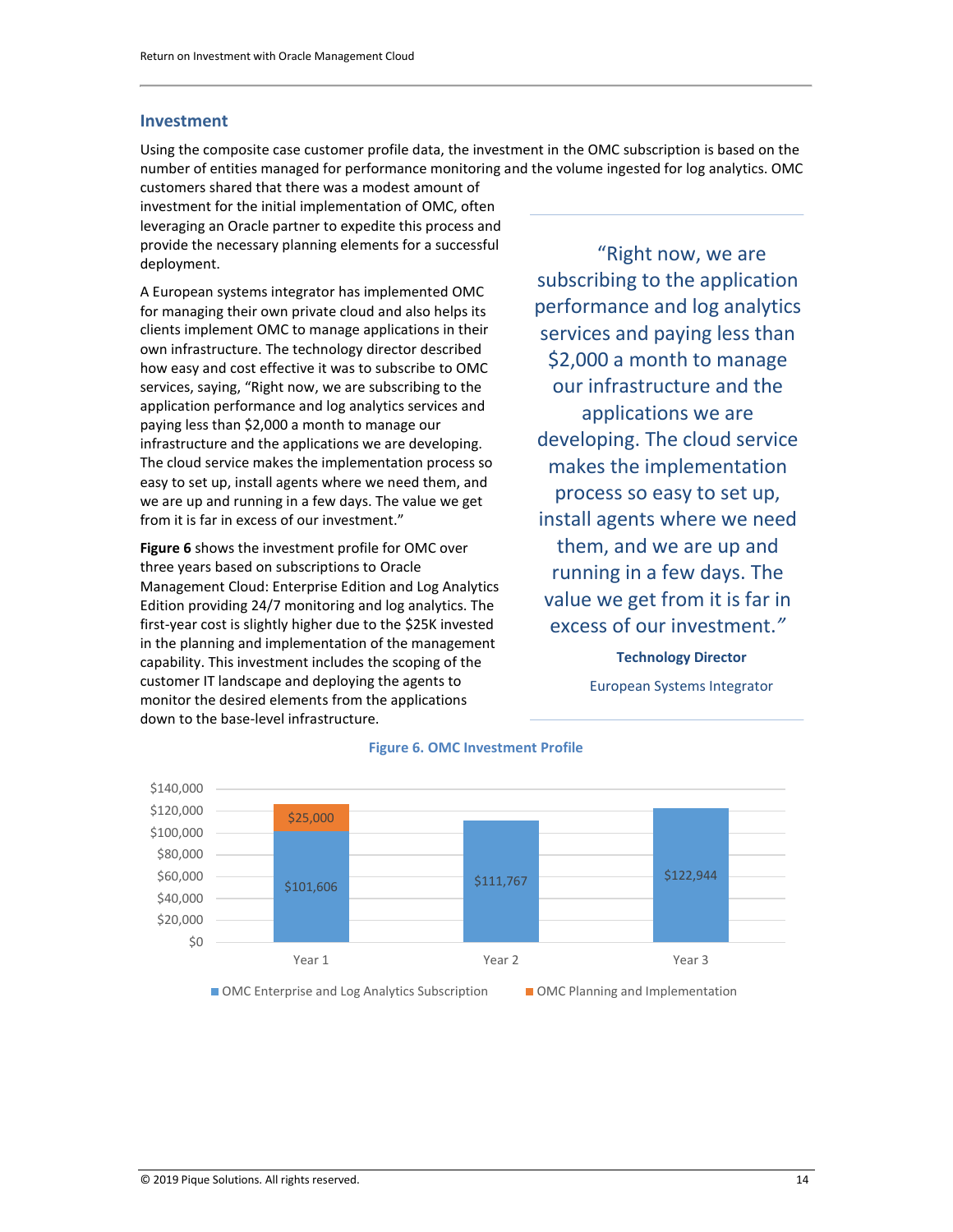## <span id="page-14-0"></span>**Additional Business Benefits Noted**

Our research also uncovered additional relevant and tangible benefits that customers identified as more difficult to quantify in the context of a value stream. They are likely leading indicators for improvements in quality of software and SLA attainment.

### <span id="page-14-1"></span>**Software Quality**

A primary benefit is the improvement in application quality resulting from OMC analyzing the performance of applications and helping to enforce best practices in writing high-quality code.

 code or the app performance very early on, so they don't The Asian logistics company provided a very compelling example of this, wherein they brought in OMC to diagnose some nagging serious issues with a homegrown ERP application. Upon implementation, the underlying and longstanding issues were immediately identified and corrected, and going forward the company used OMC to assist in the development process to help the teams develop better code. The director of IT shared, "With OMC, developers are able to resolve any issues with the cascade. This has instilled a new culture of best practices within the development team. Each time OMC identifies an issue, the resolution process is documented into the best practices manual."

<span id="page-14-2"></span>**Availability, SLAs, and Uptime** 

#### <span id="page-14-3"></span>Improved SLA Attainment

 sector customers shared with us their primary benefit of using OMC to report SLA information. The ability A U.S. IT consultancy focused on managed service offerings of Peoplesoft ERP systems for primarily public

to provide their customers with executive-level dashboards demonstrating the historical performance of applications was of significant value for them. The principal consultant explained, "We use OMC very heavily to make sure that our customers who are hosted on our private cloud have the proper reports that show we are meeting the SLAs. Not only is Oracle application performance monitoring an online real-time tool, but it also aggregates history and we can easily make it available via a customer-facing dashboard."

<span id="page-14-4"></span>An Asian systems integrator chose OMC to enable and sustain SLAs for their customers. After implementing OMC, they achieved 100% SLA attainment for 18 months straight. As explained by the practice lead, "Our primary use case for OMC was to ensure better service delivery. Using OMC for more than 18 months we managed to stay within SLA 100%—the number of SLA breaches equals zero."

 with the code or the app development team. Each time OMC identifies an issue the documented into the best "With OMC, developers are able to resolve any issues performance very early on, so they don't cascade. This has instilled a new culture of best practices within the resolution process is practices manual*."*

**Director of IT** 

Asian Logistics Firm

 monitoring an online real-time history and we can easily make it available via a "Not only is Oracle application performance tool, but it also aggregates customer-facing dashboard*."*

> **Principal Consultant**  U.S. IT Consultancy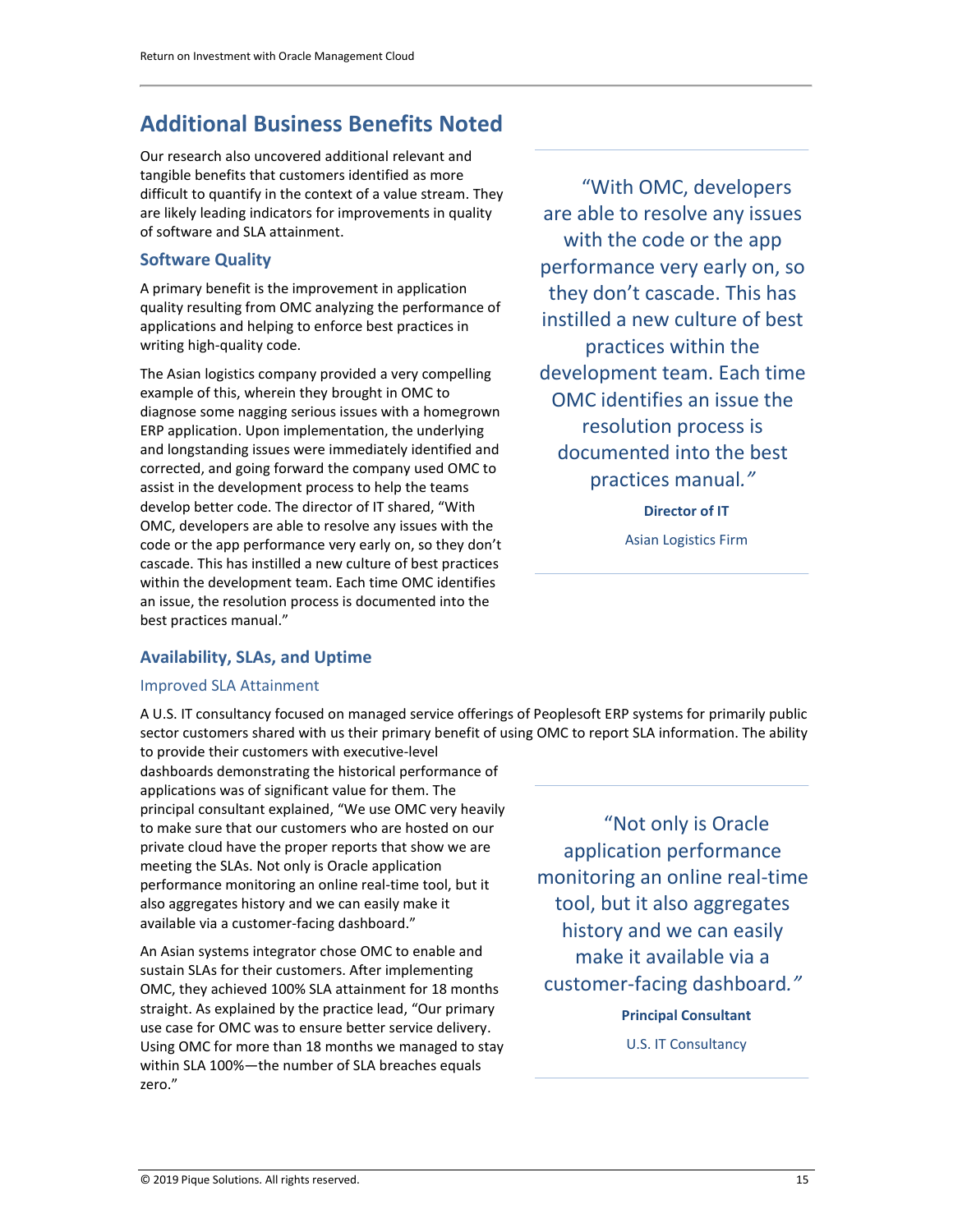#### Improved Performance Results and Better End-User Experience (Fewer Reported Issues)

A key outcome found by many of our study participants was improved application performance and the

ability to proactively identify potential application issues before they manifested into the user experience. The Asian financial services company found that OMC can provide early warnings about application issues, giving them time to take action "With OMC, we've reduced before problems arise. Before, they would only<br>
know about a problem when the application went<br>
the number of incidents with know about a problem when the application went apps by 50%*."* down, and this caused problems with SLAs. With OMC, they have improved availability and **IT Operations Lead** performance by reducing the number of downtime Asian Investment Management Firm incidents. According to the IT operations lead, "With OMC, we've reduced the number of incidents with apps by 50%."